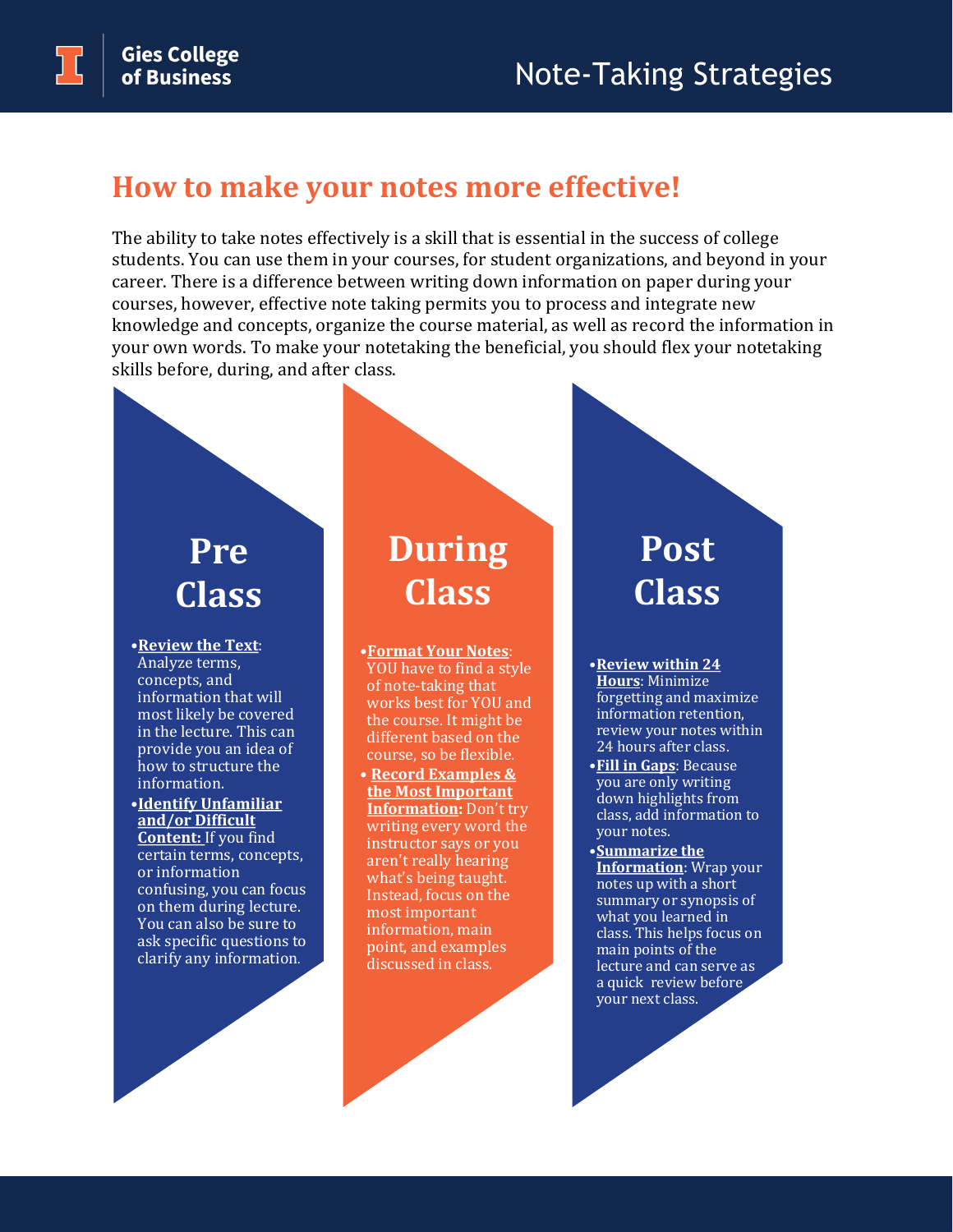Other Tips

# Note-Taking Strategies

Be prepared - attend class and always have something to take notes with!

- Explore different note taking methods (see below for examples).
- Be extra add graphics, charts, and different colors to draw attention to important information



concepts from the course.